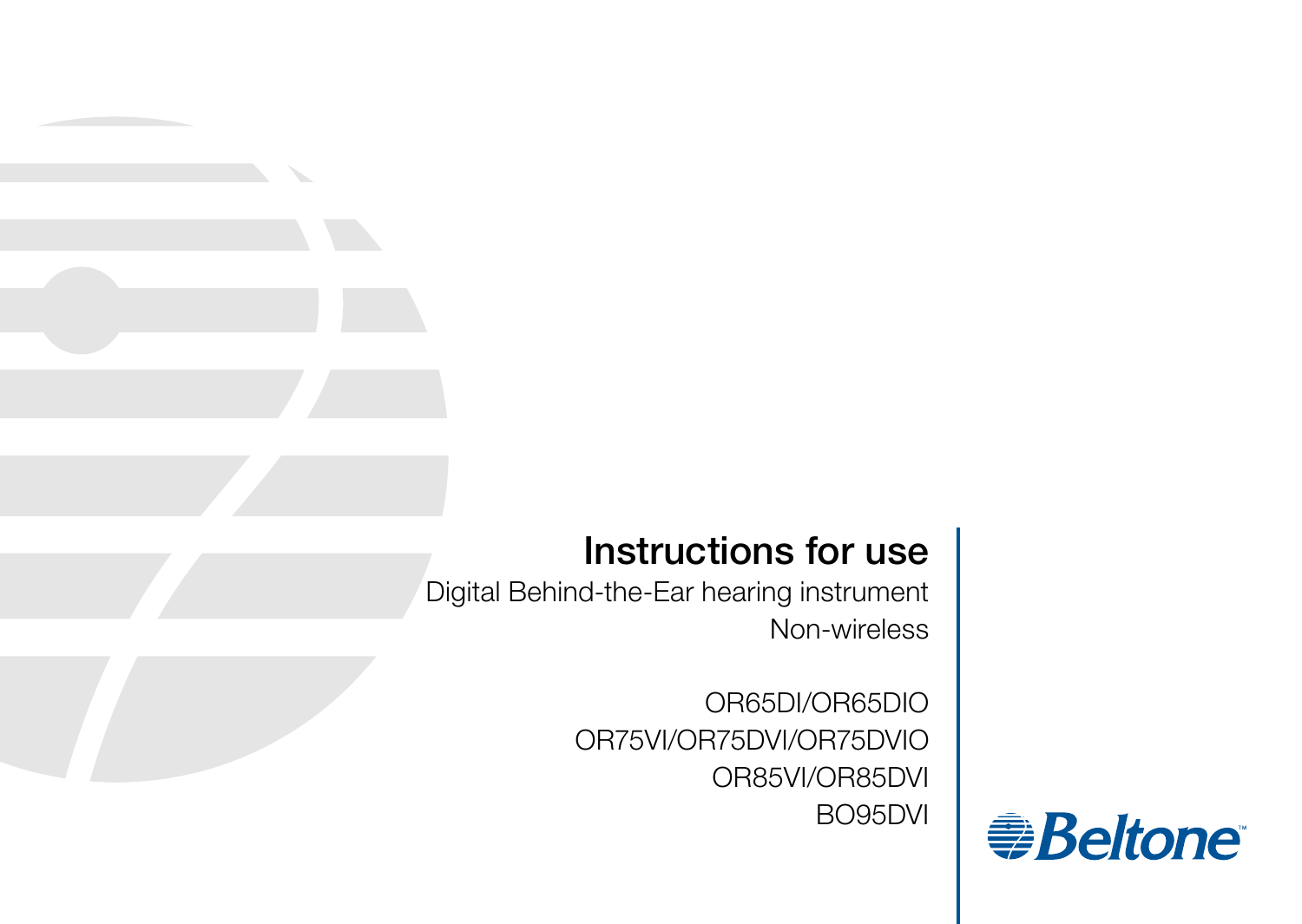## Intended use:

Generic air-conduction hearing instruments are wearable sound-amplifying devices intended to compensate for impaired hearing. The fundamental operating principle of hearing instruments is to receive, amplify, and transfer sound to the eardrum of a hearing impaired person.

## A new Beltone hearing instrument

Congratulations on your choice of a Beltone hearing instrument!

Your hearing instrument is a very advanced device. Your hearing care practitioner has tuned it to your individual needs. With a little devotion and patience you will become familiar with it.

This booklet is a short guide to assist you in getting acquainted with your hearing instrument. Read it carefully and use it as a quideline.

We wish you happiness and pleasant listening with your new instrument.

Beltone

## This booklet & your instrument

In this booklet you will find instructions for inserting and operating your new hearing instrument. You will find explanations for using your instrument and for daily handling. We will also give a few practical steps towards better hearing.

## **Contents**

| Warning to hearing care professional             | 4              | AutoPhone                         | 2C |
|--------------------------------------------------|----------------|-----------------------------------|----|
| Important notice to prospective users            | $\overline{4}$ | T-program                         | 22 |
| Your hearing instrument                          | 5              | Audio input                       | 24 |
| Switching on and off                             | 9              | Daily maintenance                 | 26 |
| Delayed Activation                               | 10             | General precautions               | ЗС |
| Battery door lock                                | 10             | General warnings                  | 31 |
| Low Battery Indication and changing batteries 11 |                | Eight steps toward better hearing | 32 |
| Inserting and removing the instrument            | 13             | Troubleshooting quide             | 36 |
| Recognising left and right instrument            | 16             | Technical specifications          | 4C |
| Setting the volume                               | 17             | International warranty            | 41 |
| Program button                                   | 18             | Your selected model               | 42 |
| Telephone use                                    | 19             |                                   |    |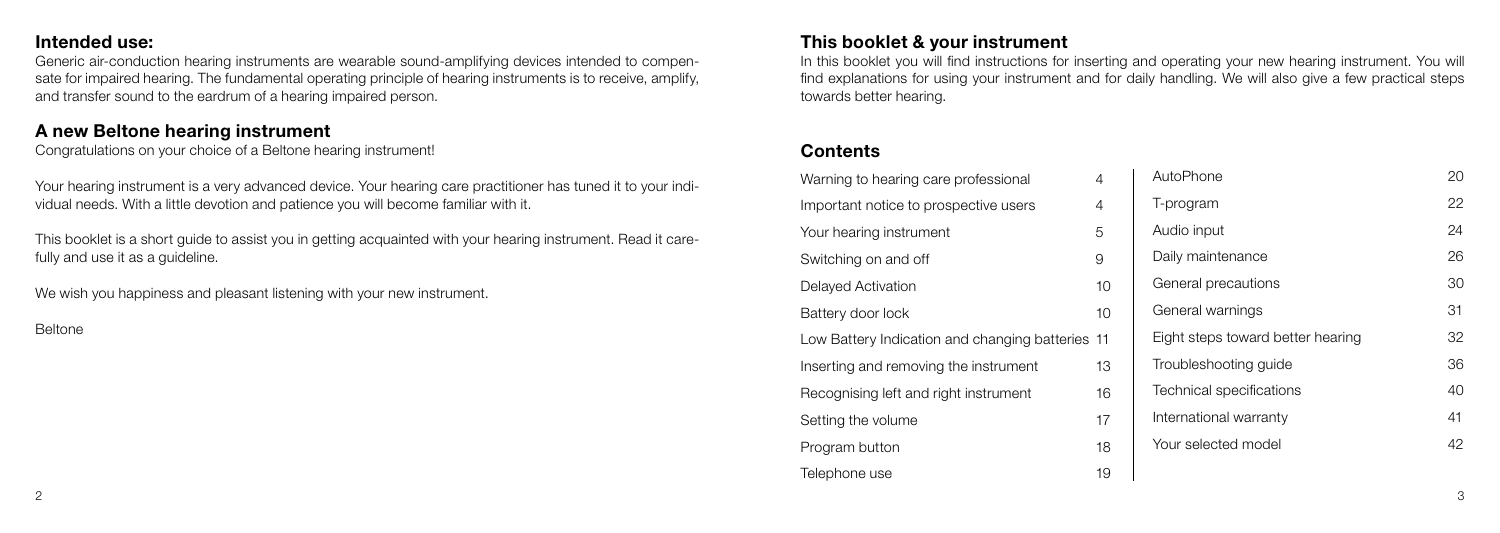## Warning to hearing care professional

A hearing care professional should advise a prospective user to consult promptly with a licensed physician (preferably an ear specialist) before setting the instrument if the hearing care professional determines through inquiry, actual observation, or review of any other available information concerning the prospective user that the prospective user has any of the following conditions:

- visible congenital or traumatic deformity of the ear;
- history of active drainage from the ear within the previous 90 days;
- history of sudden or rapidly progressive hearing loss within the previous 90 days;
- acute or chronic dizziness;
- unilateral hearing loss of sudden or recent onset within the previous 90 days;
- (vi) audiometric air-bone gap equal to or greater than 15dB at 500 Hz (hertz), 1000 Hz, and 2000 Hz;
- (vii) visible evidence of significant cerumen accumulation or a foreign body in the ear canal; (viii) pain or discomfort in the ear.

## Important notice to prospective users

Good health practice requires that a person with a hearing loss has a medical evaluation by a licensed physician (preferably a physician who specializes in diseases of the ear) before using a hearing aid such as the Beltone Origin. Licensed physicians who specialize in diseases of the ear are often referred to as otolaryngologists, otologists, or otorhinolaryngologists. The purpose of a medical evaluation is to assure that all medically treatable conditions that may affect hearing are identified and treated before the hearing instrument is used.

#### Your Hearing Instrument

(See page 40 for your selected model)



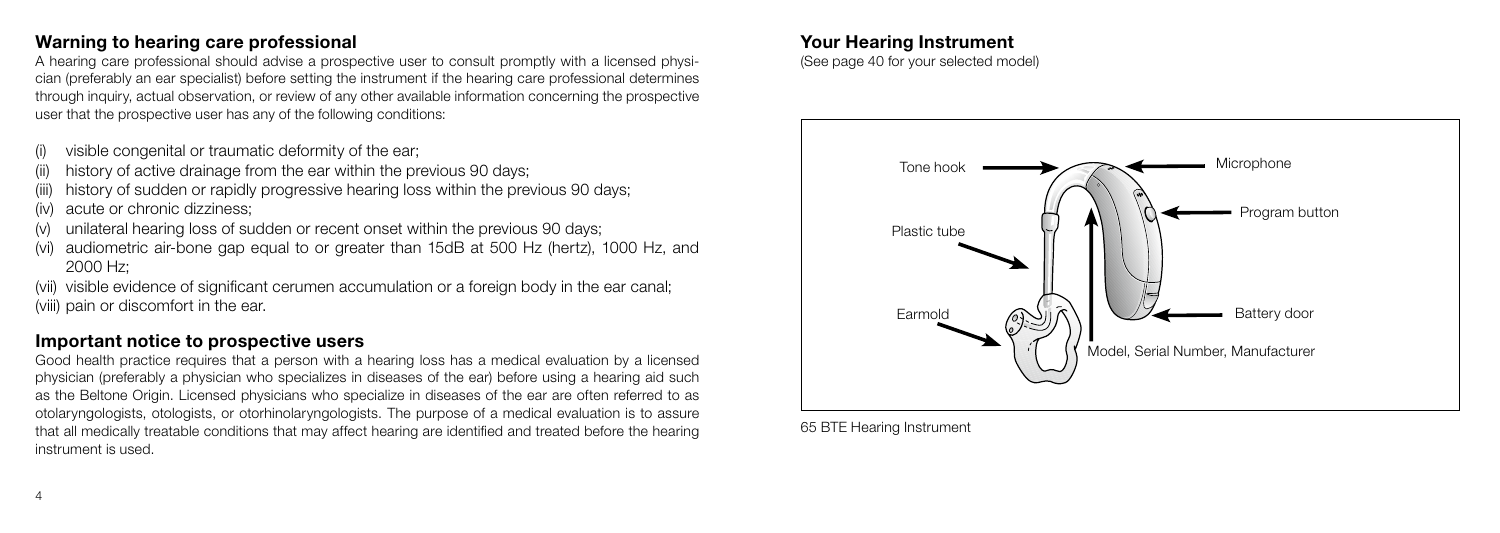

65 BTE Hearing Instrument With ThinTube



75/85/95 BTE Hearing Instrument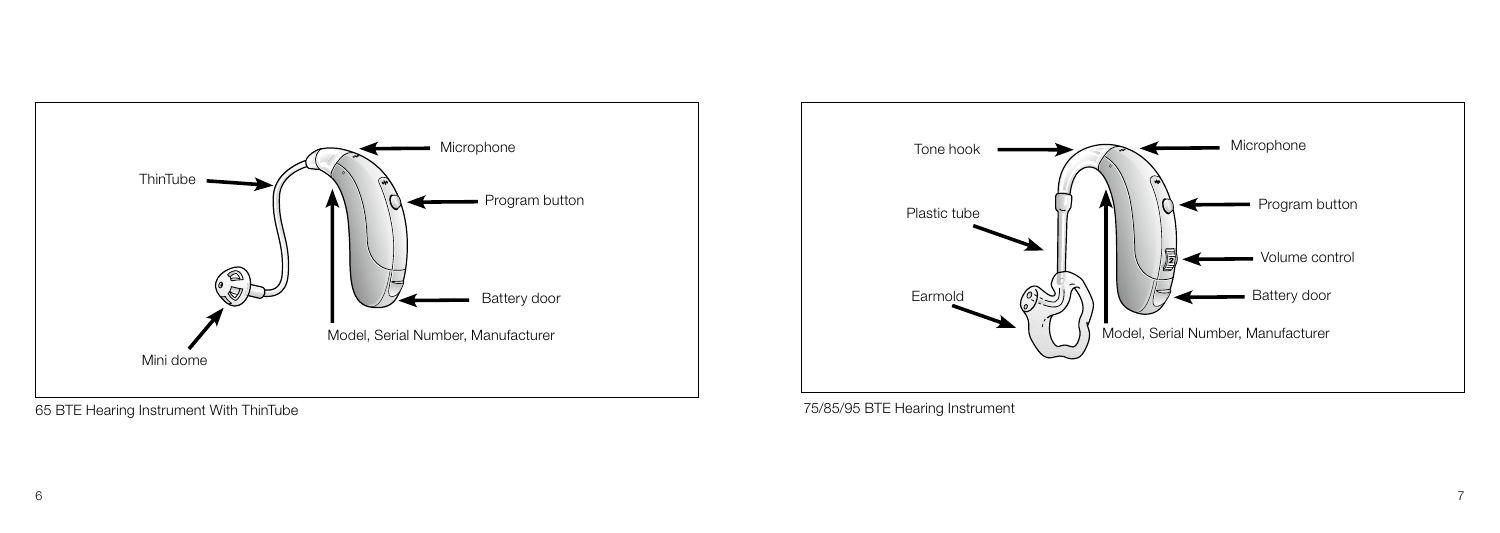

75/85 BTE Hearing Instrument with ThinTube

## Switching on and off

Your instrument is equipped with an on/off switch integrated into the battery compartment.

When the battery compartment is fully closed, the instrument is turned on.

To turn the instrument off, grasp the battery compartment door with your fingernail and gently pull downwards. The power will switch off at the point where you can feel a small click.



• Switch your instrument off if you are not using it. This will increase the battery life.

switch off the instrument

• At night, switch off your instrument and open the battery door completely. It allows moisture in your instrument to evaporate and will increase the instrument's life span.

After switching on the device, the volume will be as set by your hearing care practitioner.

Your instrument has a push button to switch programs. If you close the battery door your instrument will always start in program number 1. Read more on this subject in the Program Button section.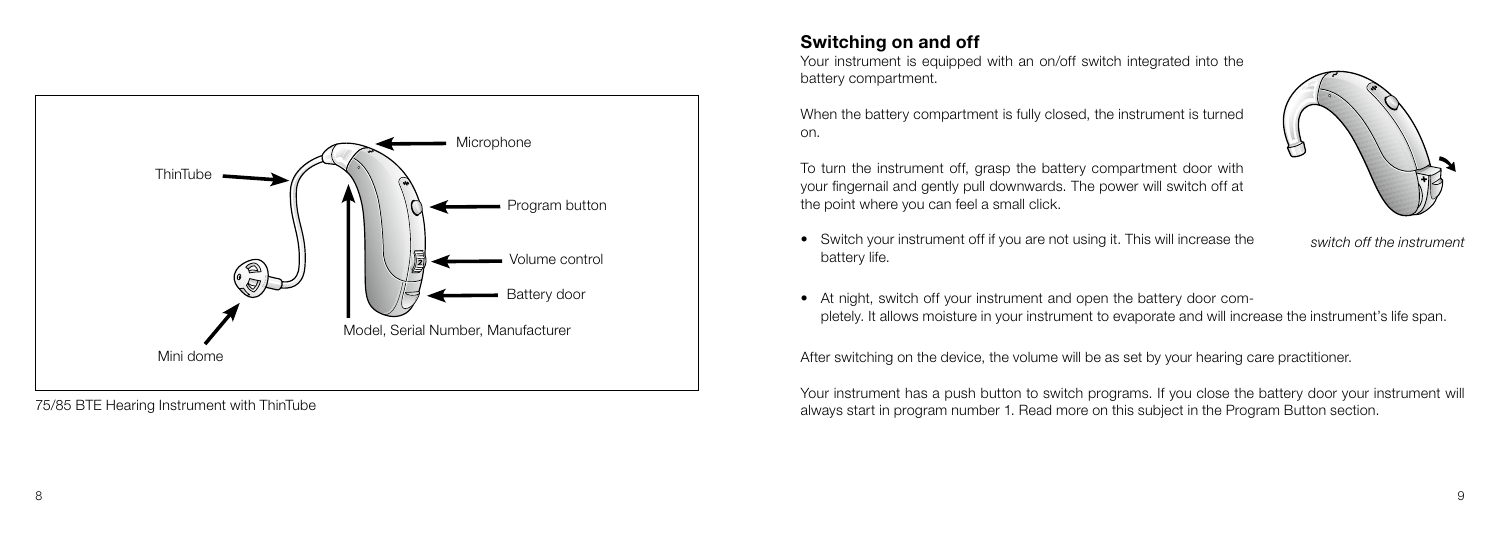## Delayed Activation

Your hearing care professional may have activated the Delayed Activation function in your hearing instrument. The Delayed Activation function delays the turn-on time by 10 seconds after closing the battery door. This is indicated by beeps in the receiver at one second intervals when the battery door is closed, meaning that 10 beeps will be heard before the hearing instrument is activated.

If you wish, this function can be deactivated by your hearing care professional.

## Battery door lock

Your hearing care professional can install a Left/Right side indicator (Blue=Left, Red=Right), which can be used to lock the battery door. Once locked, the instrument can only be turned off once the instrument is unlocked.

To lock the battery door:

1. Close the battery door

2. Using the battery door locking tool, slide the color marker to the right.

To unlock the battery door: Slide the color marker to the left.



Unlock Lock

## Low Battery Indication and changing batteries

#### Low battery indication

Your hearing care professional can set your hearing instrument to give an acoustical indication when the battery is reaching its end of life. The hearing instrument will reduce amplification and emit a melody if battery power gets too low. This signal will recur every 5 minutes for OR65/75/85 models, and every 15 minutes for BO95 model, until the hearing instrument automatically switches off. It is recommended that you keep spare batteries on hand.



#### Changing batteries

Open the battery compartment completely by using your fingernail. Use the magnetic end of the cleaning brush for easy battery removal and insertion.

When replacing the battery, always use new Zinc-Air batteries that have a minimum remaining shelf-life of 1 year.

The 65 model uses a size 312 battery. The 75 and 85 models use a size 13 battery. The 95 model uses a size 675 battery.

open battery door completely

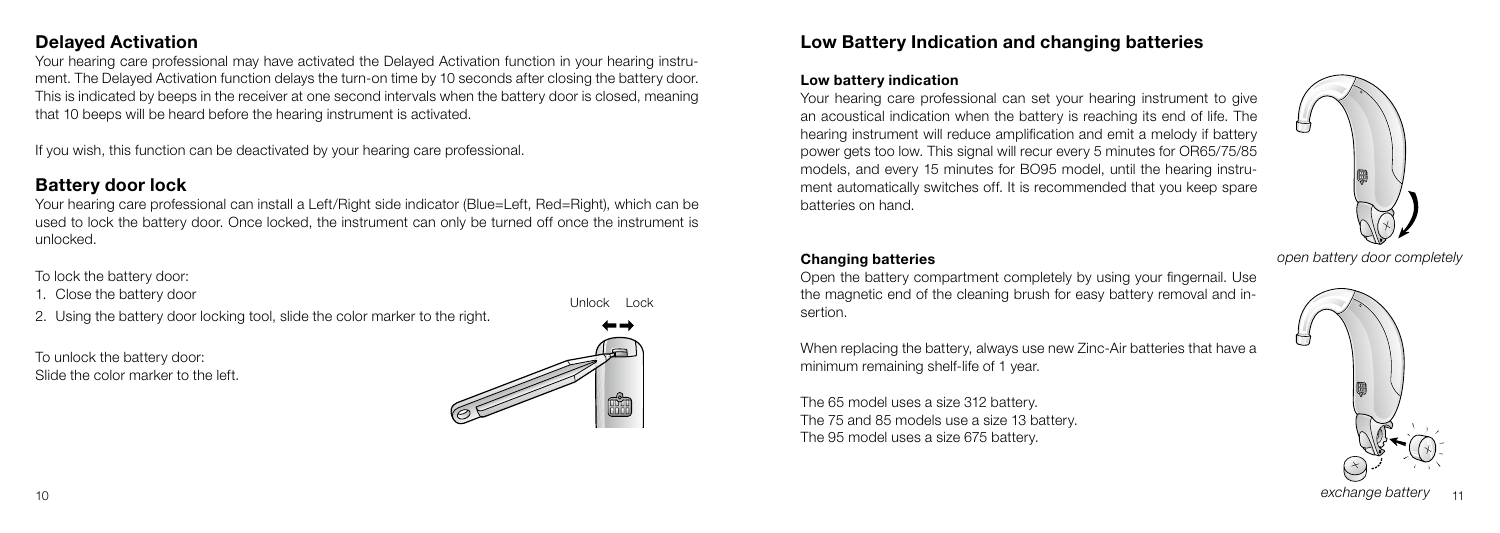

Batteries contain dangerous substances and should be disposed of carefully in the interest of your safety and for the environment.

- Keep batteries away from children and mentally challenged persons.
- Do not place batteries in your mouth. Consult a physician immediately if a battery has been swallowed. as they can be harmful to your health.
- Do not attempt to recharge batteries (Zinc Air) which are not specifically designated rechargeable, as they may leak or explode.
- Do not burn the batteries, as they could explode.
- Replace spent batteries and do not leave them in the instrument for a prolonged period, to prevent leakage.
- Used batteries are harmful to the environment. Please dispose of them according to local regulations or return them to your hearing care practitioner.
- Remove the batteries to prevent leakage when the hearing instruments are not in use for an extended period of time.
- • Whenever the hearing instruments are not in use, remember to turn them off to avoid unnecessary battery consumption.

Inserting and removing the instrument (standard earmould)

#### Inserting the instrument

• With the battery door opened in the off position, take the earmould between thumb and index finger and position its 'point' in your ear canal. Now, slide the earmould all the way into your ear with a gentle, twisting movement.



Insertion can be easier if you gently pull your auricle backwards with your other hand.

- Turn the top-part of the earmould gently backwards and forwards so that it fits behind the fold of skin above your ear canal.
- Place the hearing instrument behind your ear. Move the earmould up and down and press gently to ensure it is positioned correctly in the ear. Opening and closing your mouth can ease insertion. You will feel when the earmould is positioned correctly.
- When correctly positioned, switch on your instrument by closing the battery door.
- You can also insert the hearing instrument while in the on position. However, doing this might result in some feedback (whistling).



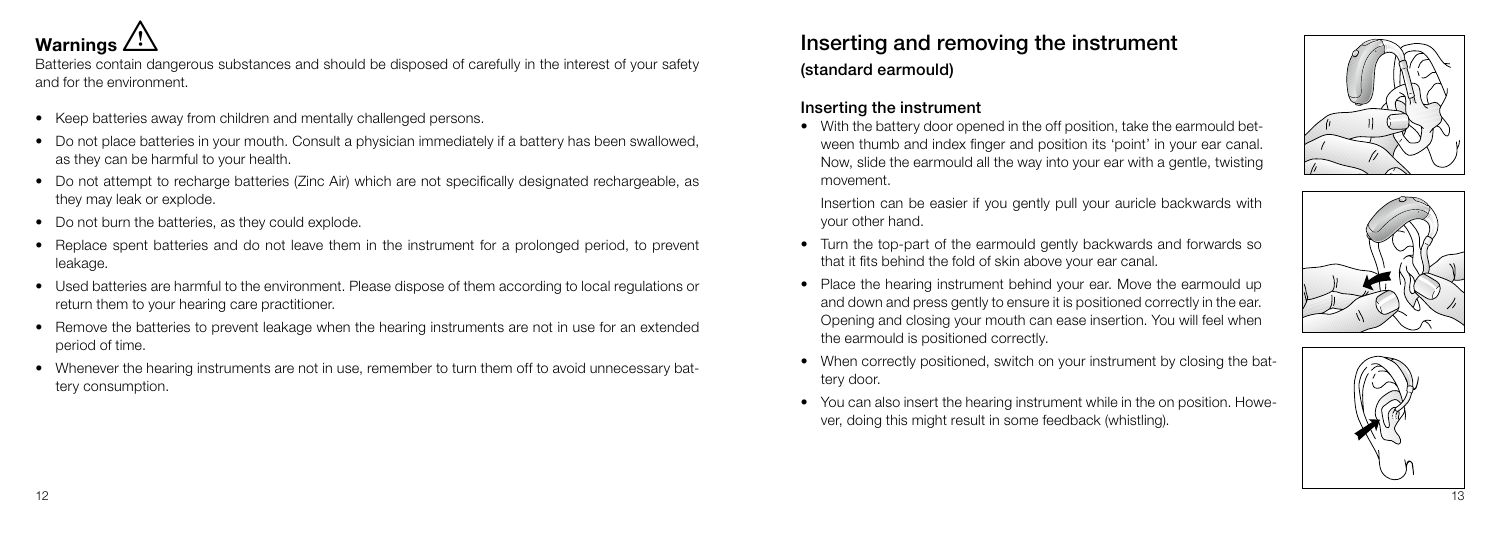## Removing your instrument

- Switch off the instrument by shifting the battery door to the 'off' position.
- Lift the hearing instrument from behind the ear. For a moment, let it hang beside your ear.
- Using your thumb and index finger, gently pull the earmould not the instrument or the tubing) loose from the ear.
- Remove the earmould completely by gently twisting it.

## Inserting and removing the instrument (ThinTube)

#### Inserting the instrument

- Hang the instrument over the top of the ear.
- Grasp the sound tube where it bends. The dome should be placed far enough into the ear that the sound tube lies flush with your head. When the dome is placed appropriately, you should not see the sound tube sticking out when you look directly into a mirror.
- If the device whistles, the most likely reason is that the dome is not placed correctly in the ear canal. Other reasons can be buildup of earwax in the ear canal, or that the sound tube connection to the instrument has become loose, in which case the sound tube must be changed. It is also possible that the instrument settings are not optimal. If you have ruled out other reasons for the instrument squealing, it is recommended to contact your hearing care professional.

 $\sum N$  Never attempt to modify the shape of the hearing instrument, earmoulds, or tubing yourself.





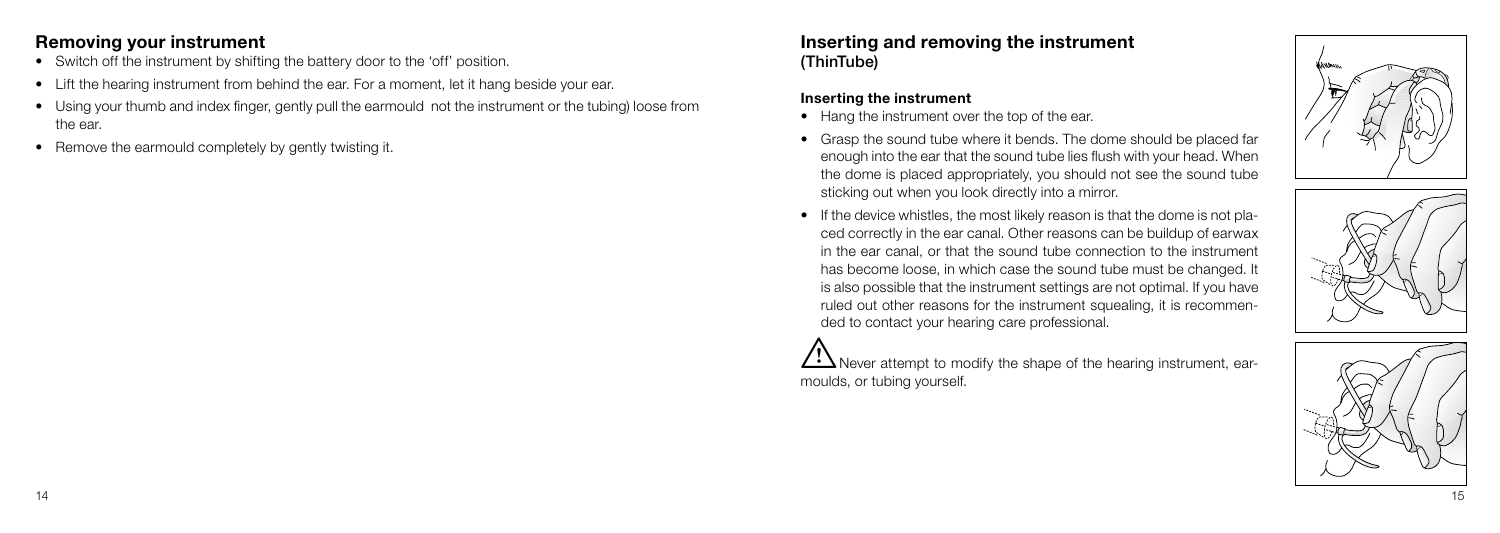## Recognising left and right instrument

If you have two hearing instruments, they may be tuned differently. One for your left ear, the other for your right. Do not swap them. Please pay attention to this when cleaning, storing and inserting the instruments.



• You might want to ask your hearing care practitioner to mark your instruments with a coloured Left and Right indication: Left is blue and Right is red.

![](_page_8_Picture_4.jpeg)

side indication

## Setting the volume 75 (BTE), 85 (Power BTE), and 95 (Super Power BTE)

Your instrument has a manual volume control. The volume control wheel provides you with the ability to adiust the amplification to your liking.

Use your index finger to adjust the volume, rolling the wheel up or down to increase or decrease the volume.

• If you prefer not to use the volume wheel, your hearing care practitioner can switch the volume control off.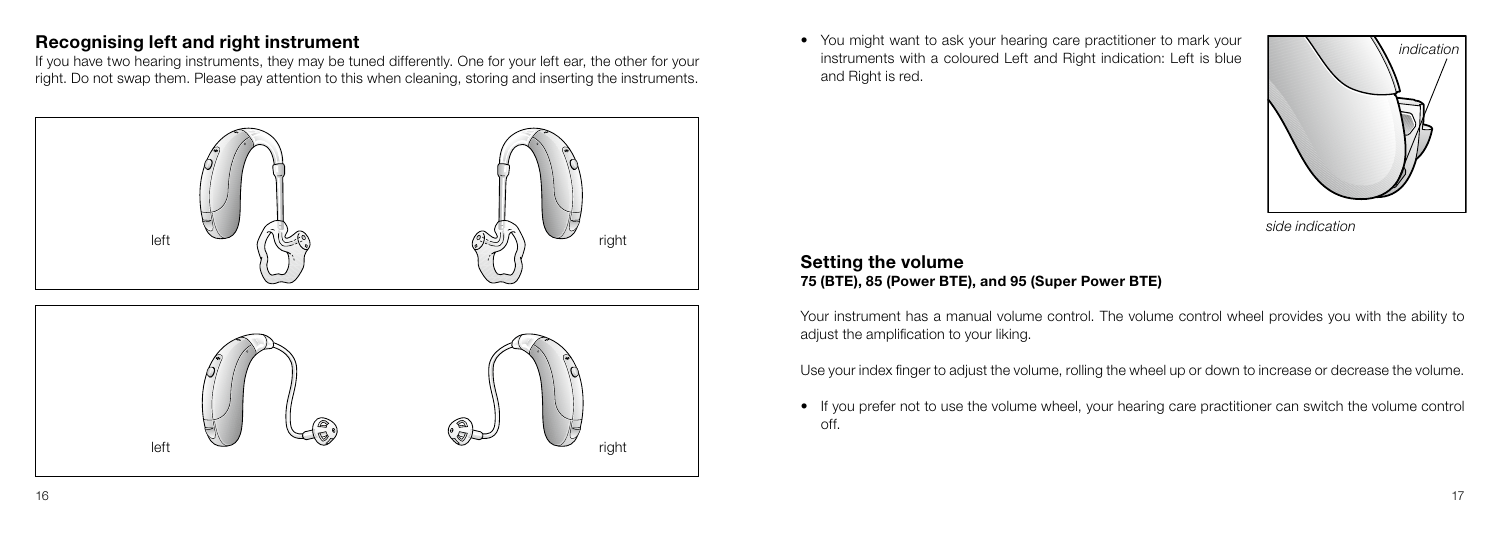Your hearing instrument has a program button allowing you to use up to four different listening programs, each of them suitable for certain situ ations.

After pressing the program button, the instrument will switch programs. If it was in program 1 it will switch to program 2, if it was in program 2 it will switch to program 3 etc. If program 2, 3 or 4 are not activated, noth ing will happen. Your instrument will give an audible signal after pressing the program button:

- one single beep if set in program 1
- two beeps if set in program 2
- three beeps if set in program 3
- four beeps if set in program 4

When you close the battery door and switch the instrument on it will start in program 1, confirmed by one single beep.

Press the program button if you want to move to a different listening program.

![](_page_9_Picture_9.jpeg)

![](_page_9_Figure_10.jpeg)

Let your hearing care professional fill out the following table:

| Program<br>number | Type of program | Intended for |
|-------------------|-----------------|--------------|
|                   |                 |              |
|                   |                 |              |
|                   |                 |              |
|                   |                 |              |

## Telephone use

Your hearing instrument allows you to use the telephone as you ordinarily do. Hold the phone up to your ear as you normally would. It is possible you will hear clearer if you hold the phone towards the top of your ear (closer to where the microphones are located).

If you experience discomfort from the dome pressing in your ear canal, you may need a different size sound tube or dome. In this case contact your hearing care professional.

 $\frac{18}{15}$ Your hearing care professional can design a telephone program that you can switch to when using the phone. This program is designed to ease listening on a phone. If you have a hearing instrument with a pro gram button, you can switch to this program manually. Your hearing care professional can also enable the Autophone function to switch to the telephone program automatically. Additionally, your hearing instrument may contain a Telecoil program for telephone use.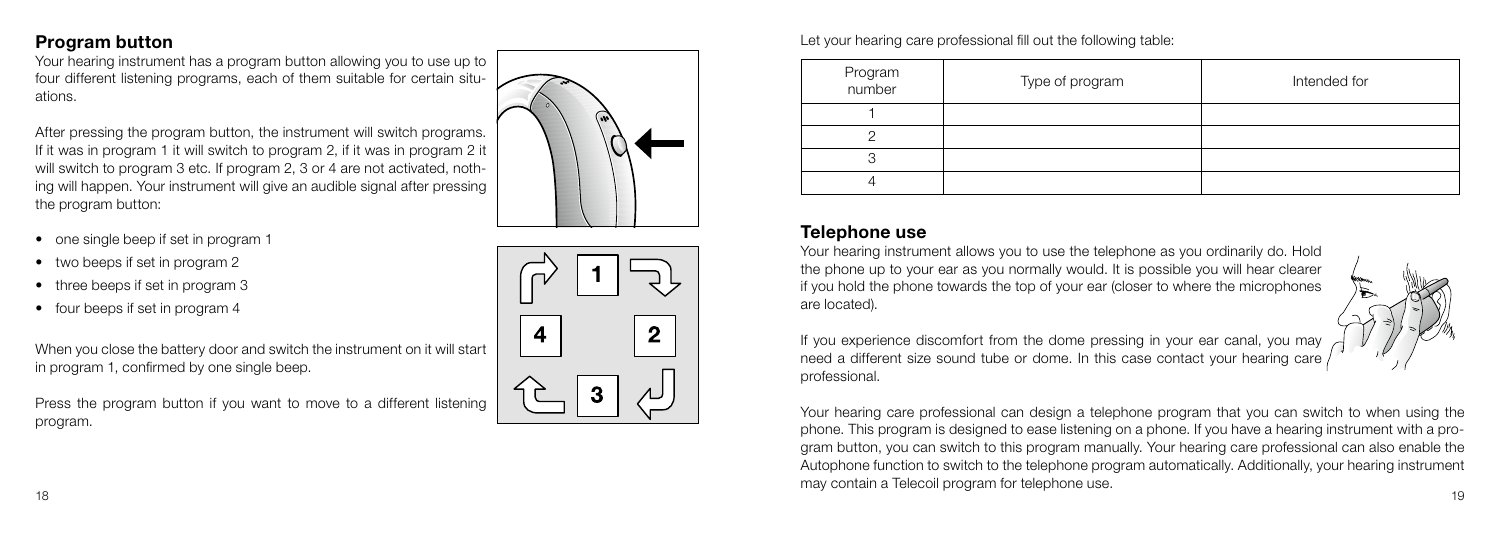## AutoPhone

The function allows your hearing instrument to automatically switch to your telephone program when a telephone receiver is raised to the ear. When the telephone receiver is removed from the ear, the hearing instrument automatically returns to the previous listening program.

![](_page_10_Picture_2.jpeg)

Placement of AutoPhone magnets

In order to place magnets properly:

- 1. Clean the telephone receiver thoroughly.
- 2. Hold the telephone vertically, in a position similar to when making a telephone call.
- 3. Place the magnets just below the telephone receiver. If necessary, move the magnet to another position to improve ease of use and comfort while speaking.
- 4. Use only recommended cleaning agents to clean the telephone prior to placing the magnet on the phone.

#### AutoPhone usage

Telephones can be used in a normal manner. A short melody will indicate that the AutoPhone feature has automatically switched to the program designed specifically for listening on the phone. Initially, you may need to move the telephone receiver slightly to find the best position for reliable Auto-Phone activation and good hearing on the telephone. If the switching mechanism is not reliable or consistent, additional magnets can be placed on the telephone.

![](_page_10_Picture_11.jpeg)

- 1. Keep magnets out of reach of pets, children and mentally challenged persons. If a magnet is swallowed, please seek advice from a medical practitioner.
- 2. The magnet used to supplement the magnetic field of a telephone receiver may affect some medical devices or electronic systems. The manufacturer of any magnetically sensitive devices (e.g. pacemakers) should advise you regarding appropriate safety precautions when using your hearing instrument and magnet in close proximity to the medical device or electronic system in question.
- 3. If the manufacturer cannot issue a statement, we recommend keeping the magnet or a telephone equipped with the magnet 30 cm (12") away from magnetically sensitive devices (e.g. pacemakers).
- 4. High distortion during dialing or talking may mean that the magnet is not in the optimal position relative to the telephone receiver. To avoid the issue, please move the magnet to another place on the telephone receiver.
- 5. Only use magnets supplied by Beltone.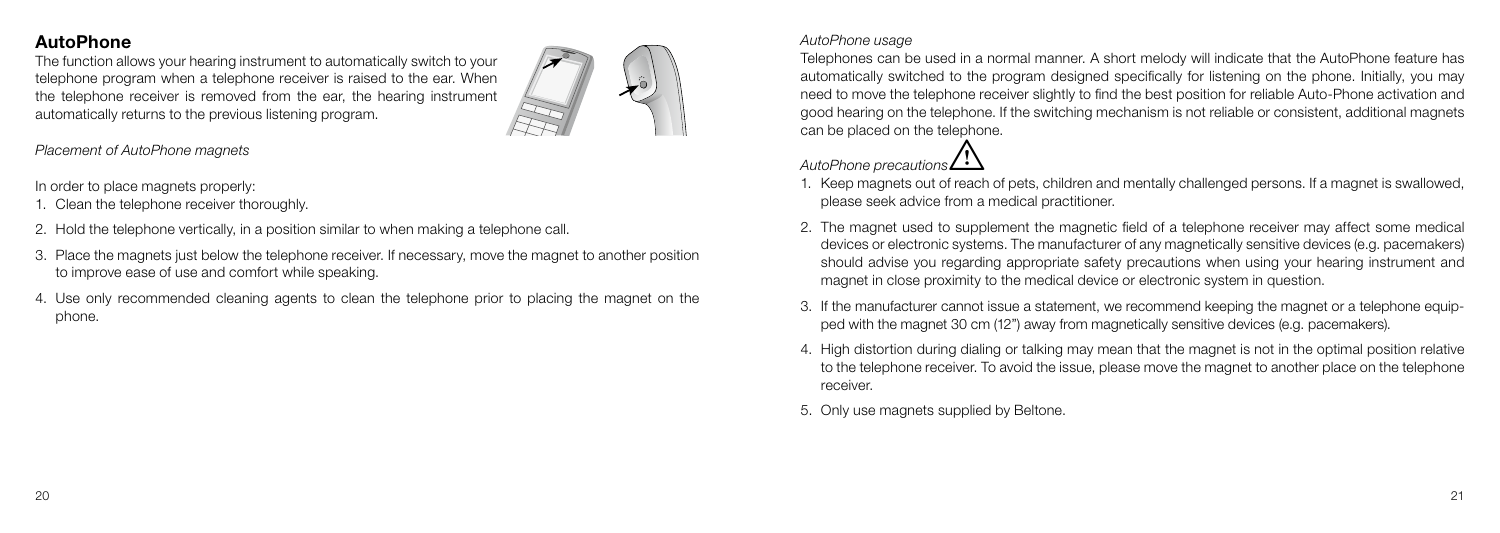## T-program

Your hearing instrument has a built-in function, enabling in many cases an improved use of the telephone and better hearing in churches or halls where an induction loop system is installed. In order to activate this function, the telecoil program has to be selected (often available in program 2). In this program you will hear no sounds from the microphone, therefore most environmental sounds will be lost. If you wish, your hearing care professional can change the setting in such a way that you hear the environmental sound from the microphone and speech from the telecoil simultaneously.

# Using the telephone

- Switch your instrument to the telecoil program.
- Hold your telephone handset behind your ear, close to the hearing instrument (2-3 cm) and slightly tilt the receiver outwards.
- Listen to the dialing tone and move the handset a little to find the position that gives the best reception.
- After completing the phone call, switch your instrument back to the microphone program.

If the phone has a poor telecoil signal, use the microphone program. Do not hold the handset too tightly against your ear since this might cause 'whistling'.

![](_page_11_Picture_8.jpeg)

# Hearing through an induction loop

More and more public places, churches, theatres and cinemas have induction loops systems. In these particular rooms, they transmit the sound of the presenter or show directly to the telecoil of hearing instruments, when the telecoil program is active. At home, radio or television can be connected to an induction loop system. Sound quality through induction loop is often better because noises from the environment are not transmitted.

- Switch your instrument to the telecoil program.
- Choose a good spot. Reception is not clear in all locations; it depends on the position of the induction loop. Watch for signs or try a different seat yourself.
- After the service or show, switch your instrument back to the microphone program. You will now hear through the microphone again.
- If the sound of your hearing instrument in the telecoil program is very soft all the time, ask your hearing care practitioner to make an adjustment.
- Your hearing care practitioner will gladly provide you with advice regarding an induction loop system at home. Ask for it.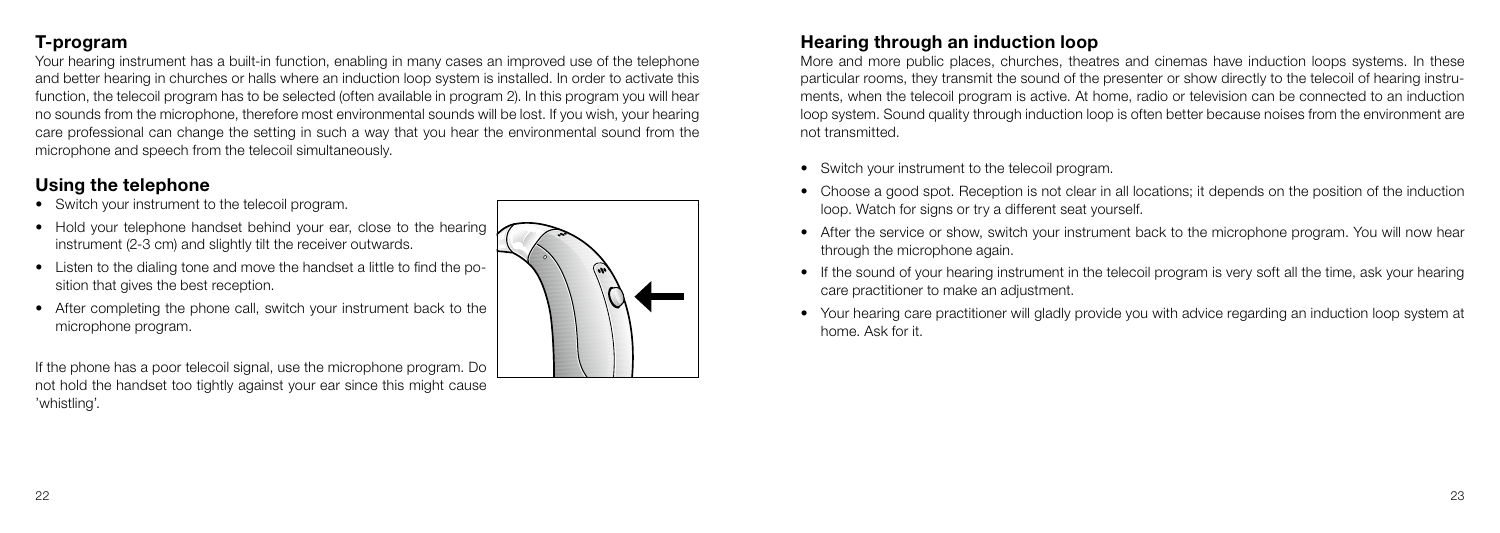## Audio input

Your hearing instrument is equipped with a direct audio input facility. Direct audio input allows direct connection of sound sources, a radio, television or FM equipment, to your hearing instrument. Often, this will improve sound quality.

- The sound source is connected to your instrument with a cable and an audio shoe.
- The instrument automatically detects the direct audio input source. The direct audio input supports the systems for the wireless use as well.
- In this program you will hear no sounds from the microphone, therefore most environmental sounds will be lost. If you wish, your hearing care practitioner can change the setting in such a way that you hear the microphone and the direct audio input simultaneously.

## Safety regulations  $\triangle$

External equipment, connected to the mains and to the audio input must comply with these safety regulations: IEC 60601-1, IEC 60950, IEC 60065 or comparable.

![](_page_12_Picture_7.jpeg)

![](_page_12_Picture_8.jpeg)

# Listen to radio or TV

When listening to the TV or the radio, start out by listening to news commentators since they usually speak clearly, then try other programs.

If you find it difficult to listen to TV or radio, your hearing care professional will be able to give you advice on available accessories to enhance your listening capabilities for TV and radio.

#### Cellular phones

Your hearing instrument is designed to comply with the most stringent Standards of International Electromagnetic Compatibility. However, not all cell phones are hearing instrument compatible. The varying degree of disturbance can be due to the nature of your particular cellular phone or of your wireless telephony service provider.

If you find it difficult to obtain a good result while using your cellular phone, your hearing care professional will be able to give you advice on available accessories to enhance listening capabilities.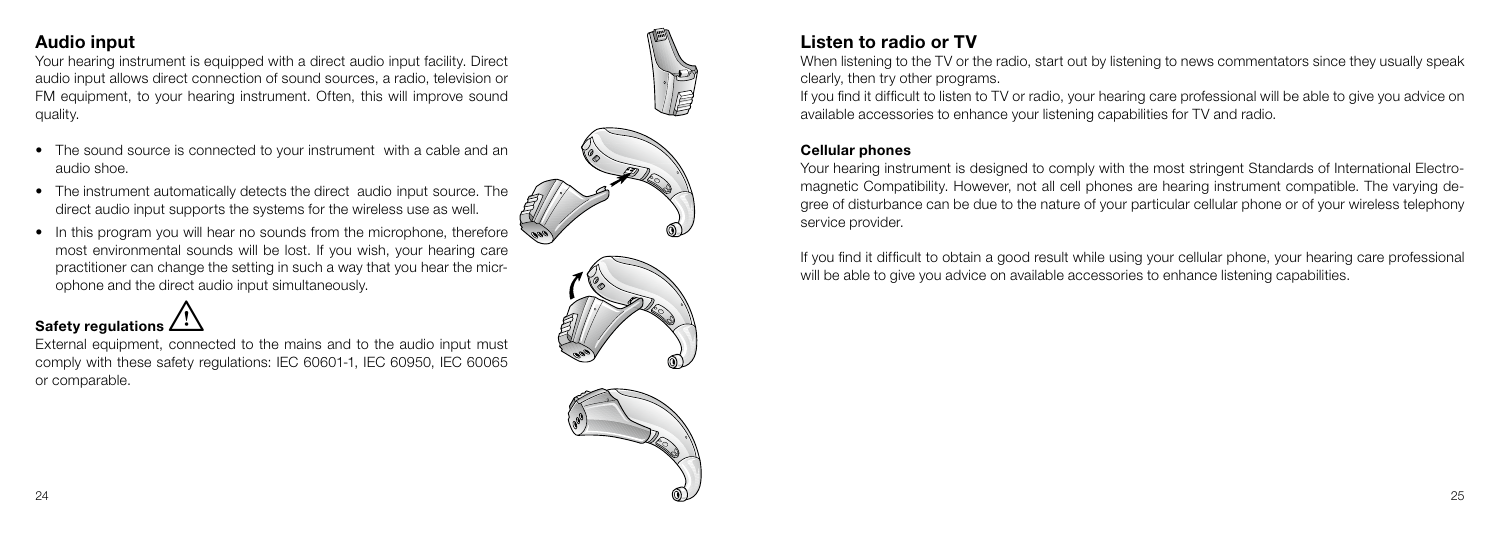## Daily maintenance

Keep your hearing instrument clean and dry. Wipe the case with a soft cloth or tissue after use to remove grease or moisture. You should avoid exposing your instrument directly to moisture such as rain or water from the shower. If your instrument does get wet or if it has been exposed to high humidity or perspiration, it should be left to dry out overnight with the battery out and the battery compartment open. It is also a good idea to put them in a sealed container together with a drying agent (dessicator) overnight. Consult your hearing care professional as to which drying agent to use.

Your hearing instrument is protected by a protective, hydrophobic nanocoat material: HPF<sup>80</sup> NanoBlock. It will improve the durability of you hearing instrument by repelling moisture and debris. However, to avoid the need for unwarranted repairs:

- Never immerse the instrument in water or other liquids since this may cause permanent damage to the circuitry.
- Protect your hearing instrument from rough handling, and avoid dropping it on hard surfaces or floors.
- Do not leave the instrument in or near direct heat or sunlight since excessive heat can damage the instrument or deform the casing or the receiver tube.
- Remove your hearing instrument when applying such things as cosmetics, perfume, aftershave, hair spray, and suntan lotion. These might get into the instrument and cause damage.

## Storing your instrument

When you are not using your instrument, keep or transport it in the box supplied. Leave the battery door open. Keep your instrument in a dry place, not in a bathroom or other humid place. Alternatively, you could store the instrument in a dessicator available from your hearing care practitioner.

## Cleaning the earmold

- First, remove the tubing and earmold from the hearing instrument. Keep left and right instruments separated.
- Remove earwax with a cleaning brush and a soft cloth. If needed, use a mild solution of soft soap and water or a special cleaning solution. Ask your hearing care practitioner for detailed instructions.
- Rinse the earmold with water

Note: Do not use water or other liquid on the hearing instrument.

![](_page_13_Picture_14.jpeg)

pull earmold and device apart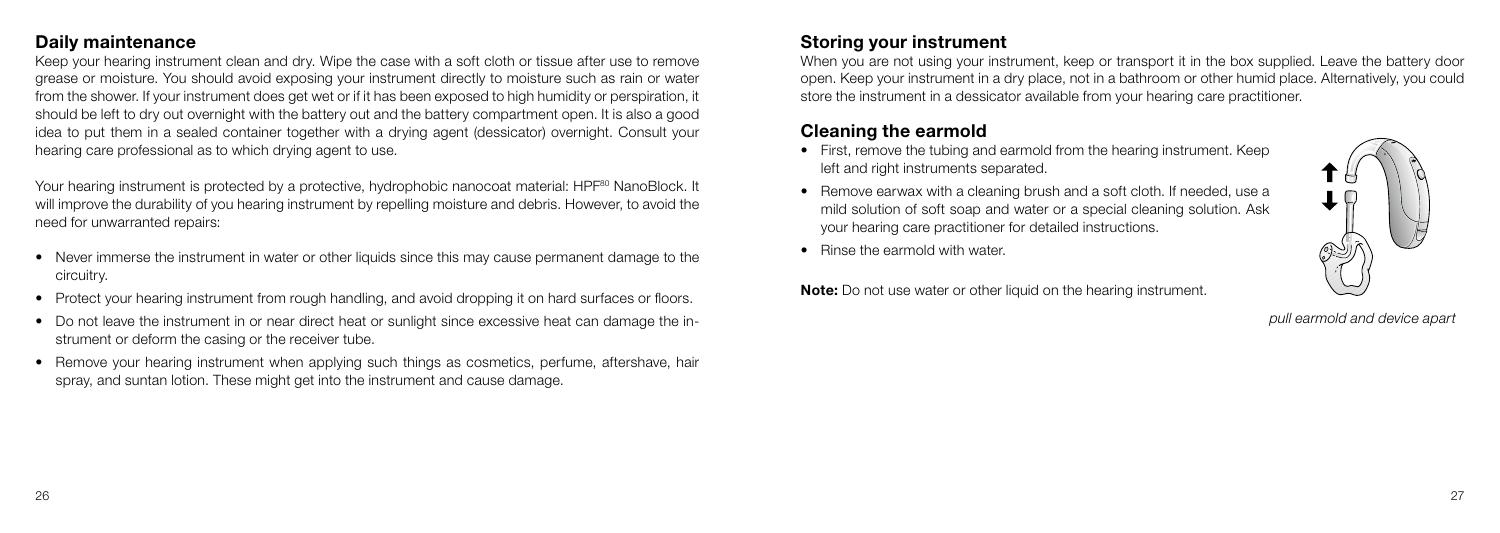- Dry the earmold with a cloth.
- Blow possible water drops from tubing and earmold. A special device is available from your hearing care practitioner.
- Ensure that the earmold and tubing are completely dry before attaching them to the hearing instrument. Take care to identify the left and right instruments (please refer to figure on page 15).

## Replacing the tube

Ask your hearing care practitioner to replace the tubing from the instrument to the earmould if it turns stiff or changes colour.

# Cleaning the ThinTube and dome

The ThinTube feeds the amplified sound from the hearing instrument into the ear. It is important that the ThinTube and the dome fit correctly into your ear. If the ThinTube or the dome irritates your ear in any way and prevents you from wearing your hearing instrument, please contact your hearing care professional. You should never attempt to modify the shape of the ThinTube yourself.

The ThinTube and the dome should be cleaned regularly. Remove the ThinTube from the instrument before cleaning by unscrewing it. Use a damp cloth to clean the ThinTube and dome on the outside and use the black cleaning rod to "push" any debris out of the sound tube. The cleaning rod should be inserted where the ThinTube attaches to the instrument and pushed all the way through the ThinTube and out through the dome. It is not recommended to submerge or rinse the ThinTube and dome with water, as there is a risk that a water drop may become lodged in the ThinTube. If this should occur, it will prevent sound coming through the ThinTube, and may be harmful for the instrument's electronics.

The ThinTube and dome should be changed every third month or sooner if the ThinTube becomes stiff or brittle. We recommend that you have your hearing care professional change the dome for you. If your hearing care professional instructs you to change the domes yourself, make sure that they are securely fastened to the ThinTube before inserting them in your ear. A failure to change the domes in accordance with the instructions could result in injury.

![](_page_14_Picture_9.jpeg)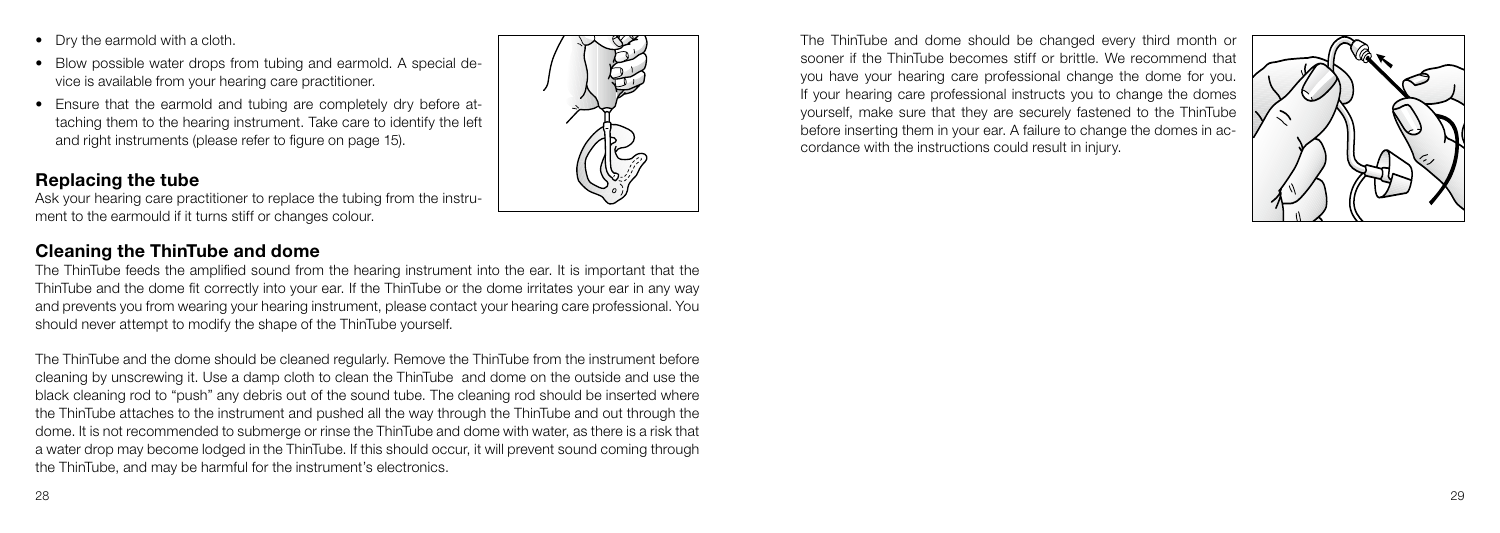![](_page_15_Picture_0.jpeg)

- Do not leave your instrument in the sun, near an open fire or in a hot, parked car.
- Do not wear your instrument while showering, swimming, in heavy rain or in a moist atmosphere such as steam bath or sauna.
- Should your instrument become moist, put it in a dessicator. Your hearing care professional will be happy to counsel on this.
- Remove your instrument when applying cosmetics, e.g. perfume, aftershave, hair spray, suntan lotion.
- Wearing an instrument might cause an increased production of earwax. In rare cases, the anti-allergenic materials may cause skin irritation. If so, or if in doubt, consult your physician or ENT.
- • Only connect Beltone hearing instruments to Beltone accessories intended and qualified to be used with Beltone hearing instruments.
- Use only original Beltone consumables e.g. tubes and domes.

# General warnings  $\triangle$

Hearing instruments can be dangerous if improperly used.

- Consult a physician if you find a foreign object in your ear canal, if you experience skin irritation or if excessive ear wax accumulates with the use of the instrument.
- Different types of radiation, (e.g. from X-ray, MRI, NMR, CT scans), may damage the instrument. Therefore, do not wear the instrument during these or other corresponding scanning procedures. Other types of radiation (burglary alarms, room surveillance systems, radio equipment, mobile telephones, etc) will not damage the instrument. They could, however, momentarily affect the sound quality or create strange sounds from the instruments.
- Do not wear the instrument in mines or other explosive areas, unless those areas are certified for hearing instrument use.
- Do not allow others to use your hearing instrument. It may cause them permanent hearing damage.
- Instrument usage by children or mentally challenged persons should be supervised at any time.
- Instruments should be used only as prescribed by your hearing care professional. Incorrect use may result in sudden and permanent hearing loss.
- The instrument contains small parts which may present a choking hazard. Keep away from children under the age of 3.
- External devices connected to the electrical input must be safe according to the requirements of IEC 60601-1-1, IEC 60065, or IEC 60950-1, as appropriate.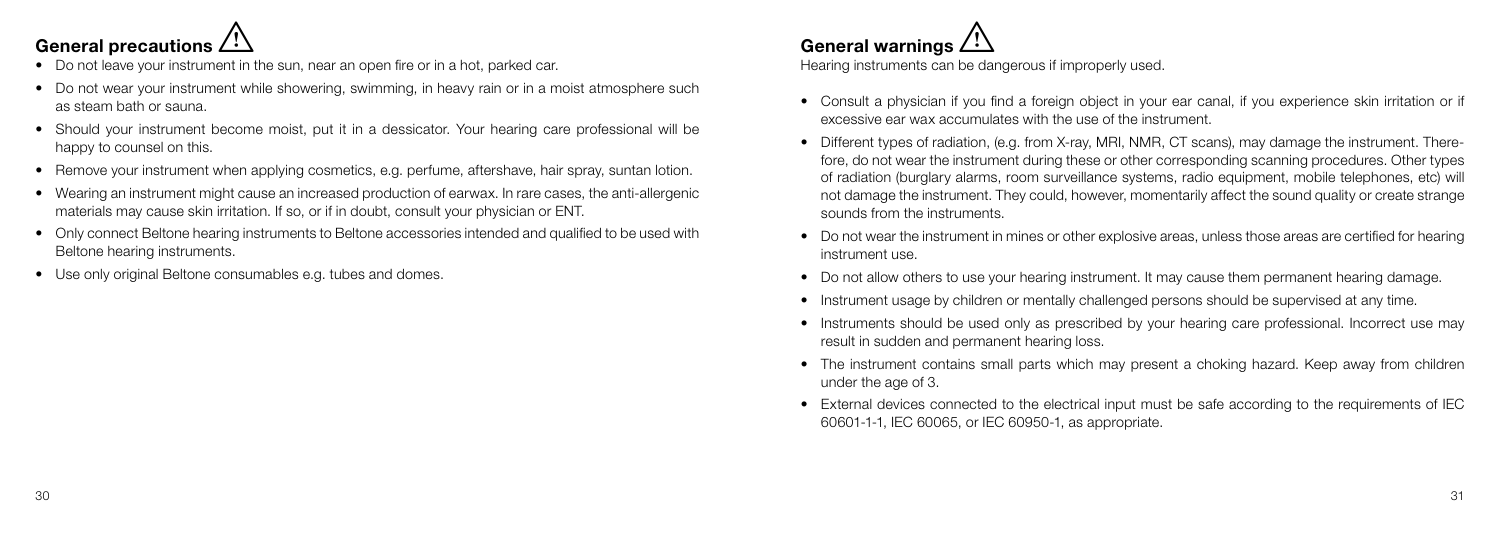## Eight steps towards better hearing

You need to get used to your new hearing instrument. Sounds seem new and different. That is because you grew accustomed to your diminished hearing. Therefore, familiar sounds seem strange or unnatural at first. Every first-time user of a hearing instrument responds differently. Some can wear the new instrument a whole day right from the start while others find it hard to get used to.

After a while, you will notice that you appreciate hearing with a hearing instrument and you will find it quite normal. Below, eight steps are described that will guide you through the initial period. If you are not satisfied or keep experiencing problems, please consult your hearing care practitioner.

#### 1. Get used to familiar sounds at home

Try to get used to the new sounds from a familiar environment. Listen to the different (background) sounds and try to recognise them. When you are tired from listening, remove your instrument and pause for a while. Talk or read aloud to familiarise yourself with the sound of your own voice. Gradually, you will learn to use the instrument for longer period of time and become more comfortable with it.

#### 2. Listen outside - quiet & traffic

Go outside, to a quiet place, e.g., the park or woods. Listen to the environmental sounds. Do you recognise them?

Please be careful with sounds from heavy traffic at this stage of getting used to your instrument. Sometimes they sound very loud; try not to get frightened.

#### 3. Have a conversation with a single person

Use your instrument in conversation with one person; a family member or a friend. Move to a quiet spot. Explain that you are now wearing a hearing instrument; ask the other person to talk normally. Look at your conversation partner. If your instrument is tuned to your requirements you will be able to communicate better than before.

#### 4. Listen to radio or television

Listen to the radio or television. Start with the news, then turn to another program. Ask a 'normal hearing' person to set the volume of your radio or television to a comfortable level. If necessary, adjust the volume on your hearing instrument.

If you cannot understand the radio or television, ask your hearing care practitioner to adjust your hearing instrument.

He or she is able to inform you on other facilities such as an induction loop at home for radio or television.

#### 5. Get used to conversation in a group

Following conversations in a group is often difficult because of the background noise. Listen to the different voices. Try to recognise them by timbre or rhythm and link each voice to a person. Focus your attention on the person you want to understand. Practice this regularly. If you did not understand something that was said, please ask for it to be repeated.

Ensure that you can see the face of your conversation partner(s) clearly and that there is sufficient light. This will help you to lip-read. Try to position yourself with your back towards the window/open door/any other source of light, so that you can see the other person(s) better.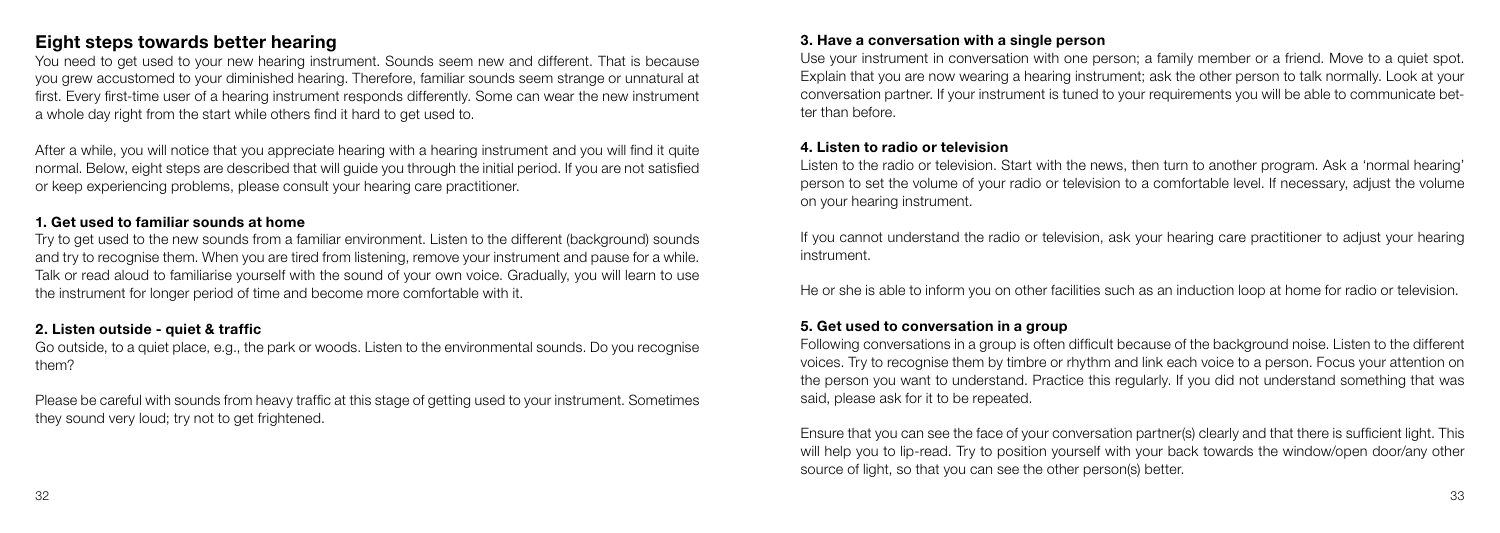Ask others to talk slowly and clearly. Gently inform them that louder does not help.

#### 6. Visit public buildings

Visit public buildings. Try to sit near the speaker; try to be seated in the front rows in a show. Avoid a seat behind a pillar or in an alcove, you will be in a 'sound shadow.'

In a restaurant, sit with your back towards the wall. This avoids disturbing noises coming from behind you.

Some public buildings have an inductive loop system. In these buildings, use your telecoil program, if activated. However, not every position in the building will have good sound reception. Watch for signs at the location or try a different seat.

#### 7. Use your telephone

Often, you can hear the telephone clearly with your hearing instrument in the microphone program. Hold the telephone handset 1 inch (2-3cm) from your ear and tilt the receiver outwards a little.

See whether or not the telephone sounds better if you switch your hearing instrument to the telecoil program. Read about this on page 22.

Your hearing instrument meets strict international regulations. Therefore, it should be possible to use a GSM telephone in most cases. However, in some circumstances, disturbance might be audible through your hearing instrument.

#### 8. Use your instrument all day

Using your hearing instrument and practising with it is the best way to learn to hear again. Try to wear your instrument all day. This will provide you with the most hearing benefit.

Of course, a hearing instrument cannot restore natural hearing, but it will help you make the most of your hearing as it is today.

Go beyond these eight steps and discover the world of sound around you. Do the things you enjoy and listen to the sounds from your environment.

# Warning to hearing care practitioners  $\bigwedge$

Special care should be exercised in selecting and fitting a hearing instrument(s) whose maximum sound pressure level exceeds 132 dB SPL with an 60711:1981 occluded ear simulator, because there may be a risk of impairing the remaining hearing of the hearing instrument user.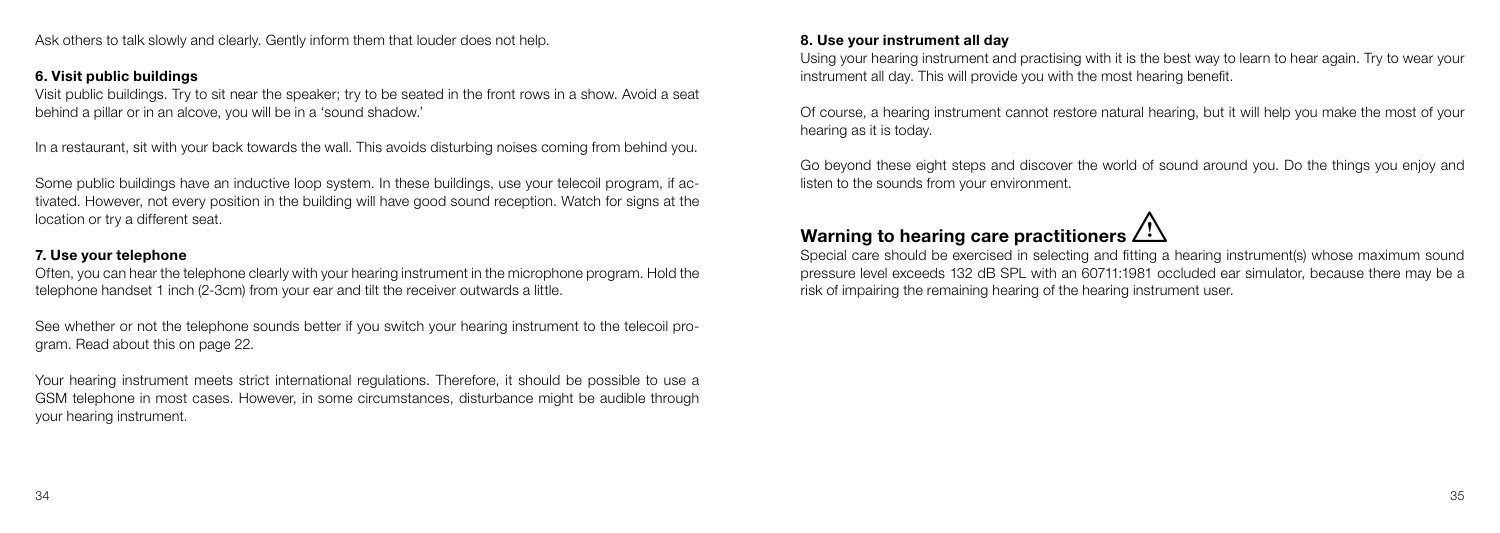# TROUBLESHOOTING GUIDE

| <b>SYMPTOM</b>        | <b>CAUSE</b>                                                                         | <b>POSSIBLE REMEDY</b>                                                              |
|-----------------------|--------------------------------------------------------------------------------------|-------------------------------------------------------------------------------------|
| Feedback, 'whistling' | Is your earmould/Dome inserted correctly?                                            | Reinsert the earmould/dome                                                          |
|                       | Is the volume very loud?                                                             | Reduce the volume with the volume control                                           |
|                       | Is the plastic tube or the earmould clogged or broken?                               | Visit your hearing care practitioner                                                |
|                       | Are you holding your hand or an object (e.g. a hat) too close to an instru-<br>ment? | Move your hand away or create some more space between the instrument and the object |
|                       | Does there seem to be a large amount of wax in your ear?                             | Visit your physician                                                                |
| No sound              | Is the instrument switched on?                                                       | Close the battery door to turn it on                                                |
|                       | Is the instrument switched on the telecoil program?                                  | Switch it to the microphone program                                                 |
|                       | Is there a battery in the instrument?                                                | Insert a battery                                                                    |
|                       | Is the battery still good?                                                           | Replace it with a new one                                                           |
|                       | Is the plastic tube or the earmould clogged or broken?                               | Visit your hearing care practitioner                                                |
|                       | Does there seem to be a large amount of wax in your ear?                             | Visit your physician                                                                |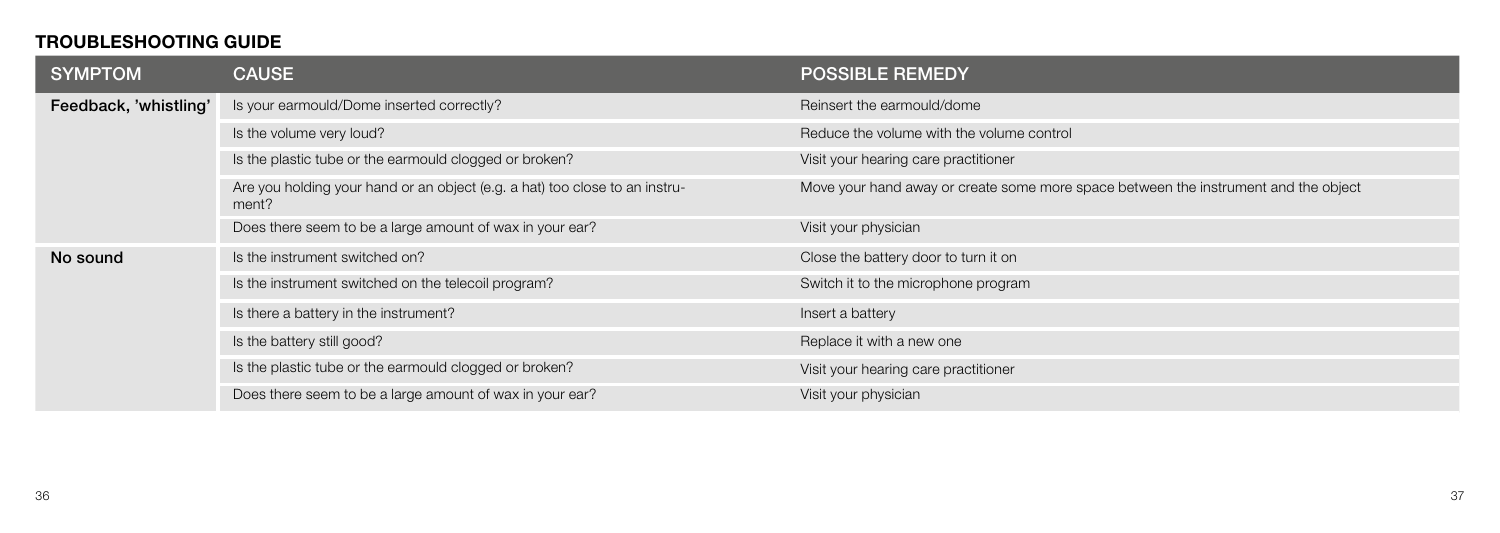# TROUBLESHOOTING GUIDE

| <b>SYMPTOM</b>                             | <b>CAUSE</b>                                               | <b>POSSIBLE REMEDY</b>                    |
|--------------------------------------------|------------------------------------------------------------|-------------------------------------------|
| Sound is distorted,<br>spluttering or weak | Is the battery dead?                                       | Replace it with a new one                 |
|                                            | Is the battery dirty?                                      | Clean it or use a new one                 |
|                                            | Is the plastic tube or the earmold clogged or broken?      | Visit your hearing care practitioner      |
|                                            | Did your instrument get moist?                             | Use a dessicator                          |
| <b>Battery drains very</b><br>quickly      | Did you leave your hearinginstrument switched on at night? | Always switch off the instrument at night |
|                                            | Is the battery old?                                        | Check the date on the battery packaging   |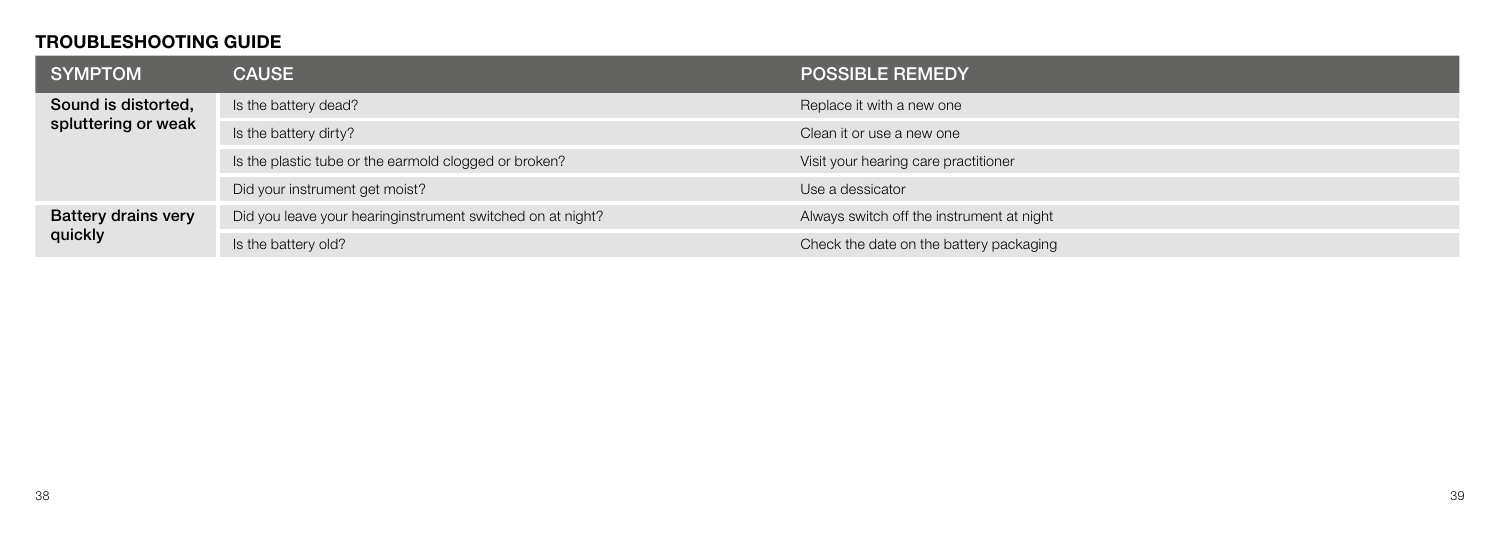#### Technical specifications Audio signal technology **Digital**

| Model    | Hearing instrument<br>max output<br>(IEC 118-0 OES) |
|----------|-----------------------------------------------------|
| OR65DI   | 133 dB SPL                                          |
| OR65DIO  | 130 dB SPL                                          |
| OR75VI   | 133 dB SPL                                          |
| OR75DVI  | 133 dB SPL                                          |
| OR75DVIO | 130 dB SPL                                          |
| OR85VI   | 140 dB SPL                                          |
| OR85DVIO | 140 dB SPL                                          |
| BO95DVI  | 144 dB SPL                                          |

#### Temperature test, transport and storage information

Beltone Hearing Instruments are subjected to various tests in tempe-rature and damp heating cycling between -25º C and +70º C ac-cording to internal and industry standards.

During transport or storage, the temperature should not exceed the limit values of -20° C (68° F) to 60° C (140º F) and relative humidity of 90% RH, non condensing (for limited time). The air pressure between 500 and 1100 hPa (mbar) is appropriate.

## International warranty, service and repair

Any digital hearing instrument from Beltone has an international warranty in the event of defects in workmanship or material, as described in applicable warranty documentation.

In its service policy, Beltone pledges to secure functionality at least equivalent to the original hearing instrument.

As a signatory to the United Nations Global Compact initiative, Beltone is committed to doing this in line with environment-friendly best practices. Hearing instruments therefore, at Beltone's discretion, may be replaced by new products or products manufactured from new or serviceable used parts, or repaired using new or refurbished replacement parts.

The warranty period of hearing instruments is designated on your warranty card, which is provided by your hearing care professional.

If your Beltone hearing instrument malfunctions, it must be repaired by a qualified technician. Do not attempt to open the case of the hearing instrument since this would invalidate the warranty. If your Beltone hearing instrument requires service, please contact your hearing care professional for assistance.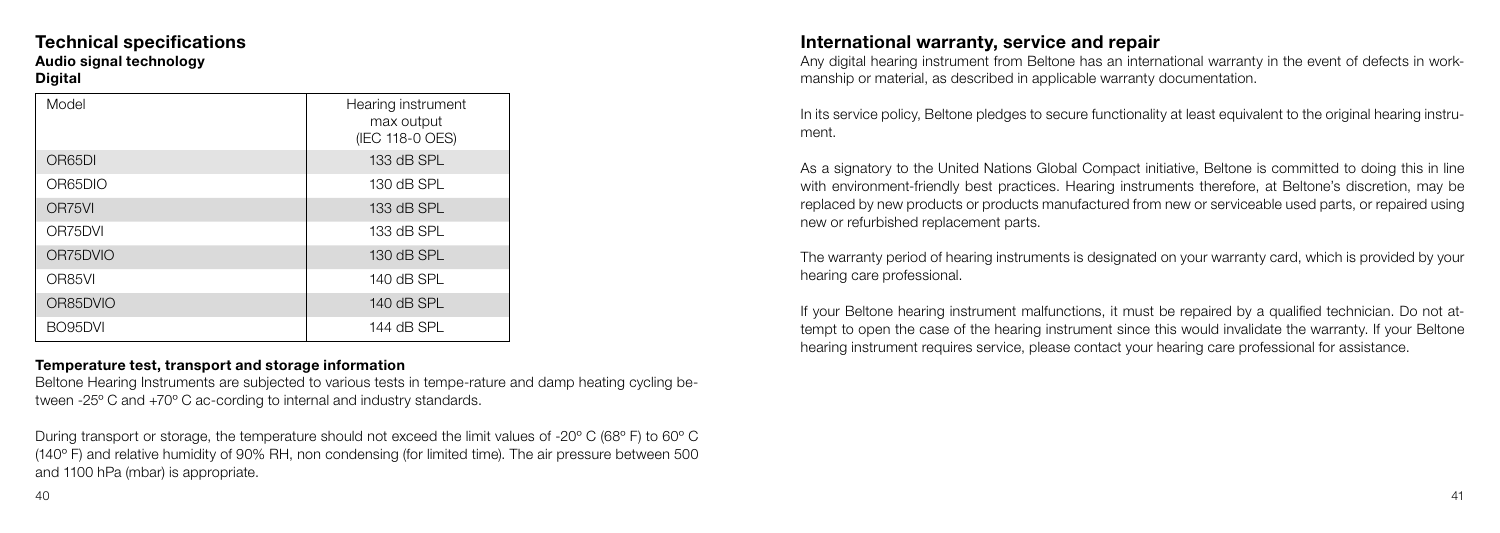# Your selected model

Your hearing care professional may place a check mark in the below list to identify the model you have received. Serial number Right:

| Model received      | Hearing care professional |
|---------------------|---------------------------|
| OR365DI             |                           |
| OR365DIO            |                           |
| OR375DVI            |                           |
| OR375DVIO           |                           |
| OR385DVI            |                           |
| OR275DVI            |                           |
| OR275DVIO           |                           |
| OR285DVI            |                           |
| OR175VI             |                           |
| OR175VIO            |                           |
| OR <sub>185VI</sub> |                           |
| BO395DVI            |                           |
| BO295DVI            |                           |
|                     |                           |

| Serial number Right: |  |
|----------------------|--|
| Serial number Left:  |  |
| Dome Size:           |  |

Be aware of information marked with the warning symbol

WARNING points out a situation that could lead to serious injuries, CAUTION indicates a situation that could lead to minor and moderate injuries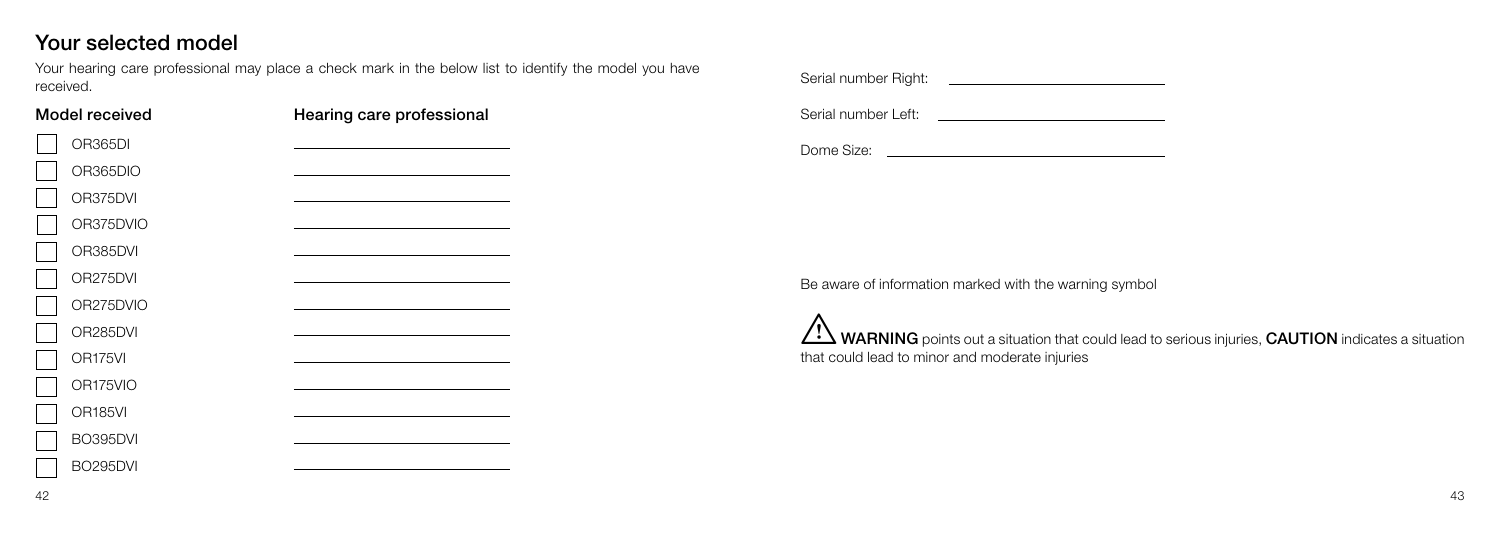|                                                                                                                       | the control of the control of the control of the control of the control of the control of the control of the control of the control of the control of the control of the control of the control of the control of the control |                                                                                                                  |
|-----------------------------------------------------------------------------------------------------------------------|-------------------------------------------------------------------------------------------------------------------------------------------------------------------------------------------------------------------------------|------------------------------------------------------------------------------------------------------------------|
| <u> 1989 - Johann Stoff, amerikansk politiker (d. 1989)</u>                                                           | ,我们也不会有一个人的人,我们也不会有一个人的人,我们也不会有一个人的人。""我们,我们也不会有一个人的人,我们也不会有一个人的人,我们也不会有一个人的人。""我                                                                                                                                             |                                                                                                                  |
|                                                                                                                       |                                                                                                                                                                                                                               |                                                                                                                  |
| <u> 1989 - Johann Stoff, amerikansk politiker (* 1908)</u>                                                            | <u>,这些人都是一个人的人,我们就是一个人的人,我们就是一个人的人,我们就是一个人的人,我们就是一个人的人,我们就是一个人的人,我们就是</u>                                                                                                                                                     |                                                                                                                  |
|                                                                                                                       |                                                                                                                                                                                                                               |                                                                                                                  |
|                                                                                                                       |                                                                                                                                                                                                                               |                                                                                                                  |
|                                                                                                                       |                                                                                                                                                                                                                               |                                                                                                                  |
| ,我们也不会有什么。""我们的人,我们也不会有什么?""我们的人,我们也不会有什么?""我们的人,我们也不会有什么?""我们的人,我们也不会有什么?""我们的人                                      |                                                                                                                                                                                                                               |                                                                                                                  |
|                                                                                                                       |                                                                                                                                                                                                                               |                                                                                                                  |
| ,我们也不会有什么。""我们的人,我们也不会有什么?""我们的人,我们也不会有什么?""我们的人,我们也不会有什么?""我们的人,我们也不会有什么?""我们的人                                      | ,我们也不会有什么。""我们的人,我们也不会有什么?""我们的人,我们也不会有什么?""我们的人,我们也不会有什么?""我们的人,我们也不会有什么?""我们的人                                                                                                                                              |                                                                                                                  |
|                                                                                                                       |                                                                                                                                                                                                                               |                                                                                                                  |
| <u> 1989 - Andrea San Andrea San Andrea San Andrea San Andrea San Andrea San Andrea San Andrea San Andrea San A</u>   | ,我们也不能在这里的时候,我们也不能在这里的时候,我们也不能会在这里的时候,我们也不能会在这里的时候,我们也不能会在这里的时候,我们也不能会在这里的时候,我们也                                                                                                                                              |                                                                                                                  |
|                                                                                                                       |                                                                                                                                                                                                                               |                                                                                                                  |
| ,我们也不会有什么。""我们的人,我们也不会有什么?""我们的人,我们也不会有什么?""我们的人,我们也不会有什么?""我们的人,我们也不会有什么?""我们的人                                      |                                                                                                                                                                                                                               |                                                                                                                  |
| <u> 1989 - Johann Stoff, amerikansk politiker (d. 1989)</u>                                                           | <u> 1989 - Johann Stoff, amerikansk politiker (d. 1989)</u>                                                                                                                                                                   |                                                                                                                  |
|                                                                                                                       |                                                                                                                                                                                                                               |                                                                                                                  |
|                                                                                                                       |                                                                                                                                                                                                                               |                                                                                                                  |
|                                                                                                                       |                                                                                                                                                                                                                               |                                                                                                                  |
| <u> 1989 - Johann Stoff, deutscher Stoff, der Stoff, der Stoff, der Stoff, der Stoff, der Stoff, der Stoff, der S</u> |                                                                                                                                                                                                                               | and the control of the control of the control of the control of the control of the control of the control of the |
|                                                                                                                       |                                                                                                                                                                                                                               |                                                                                                                  |
| <u> 1989 - Johann Stoff, amerikansk politiker (d. 1989)</u>                                                           |                                                                                                                                                                                                                               |                                                                                                                  |
|                                                                                                                       |                                                                                                                                                                                                                               |                                                                                                                  |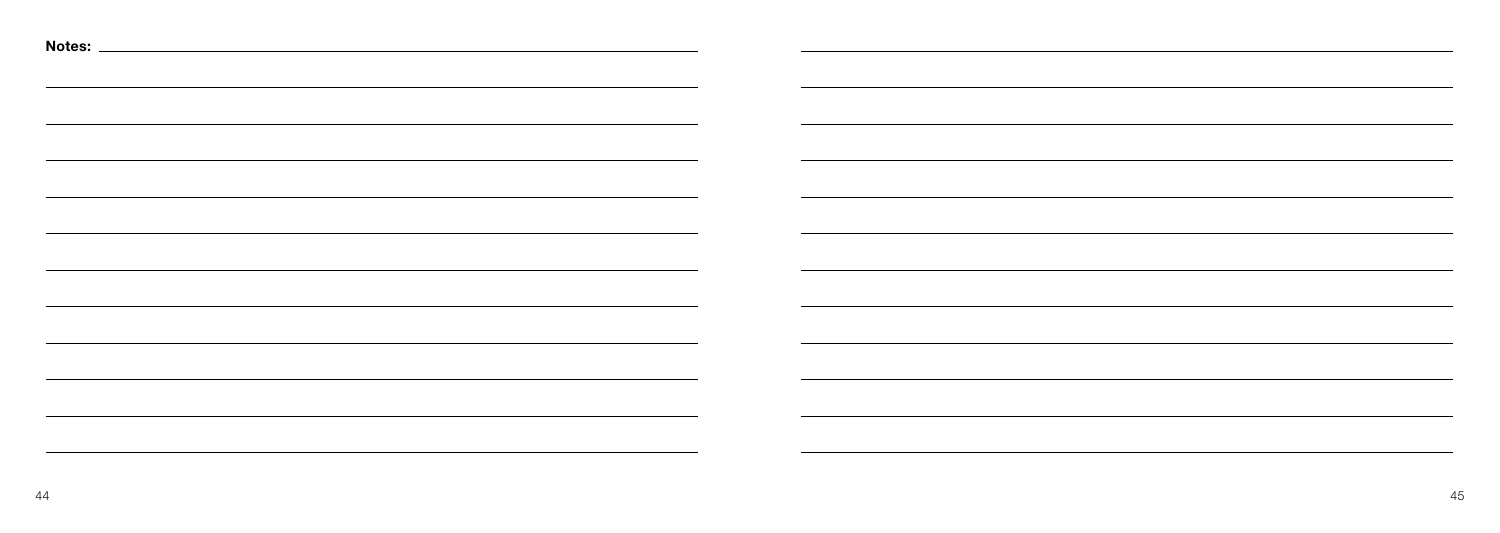![](_page_23_Picture_0.jpeg)

![](_page_23_Picture_1.jpeg)

Please ask your local hearing care professional concerning disposal of your hearing instrument